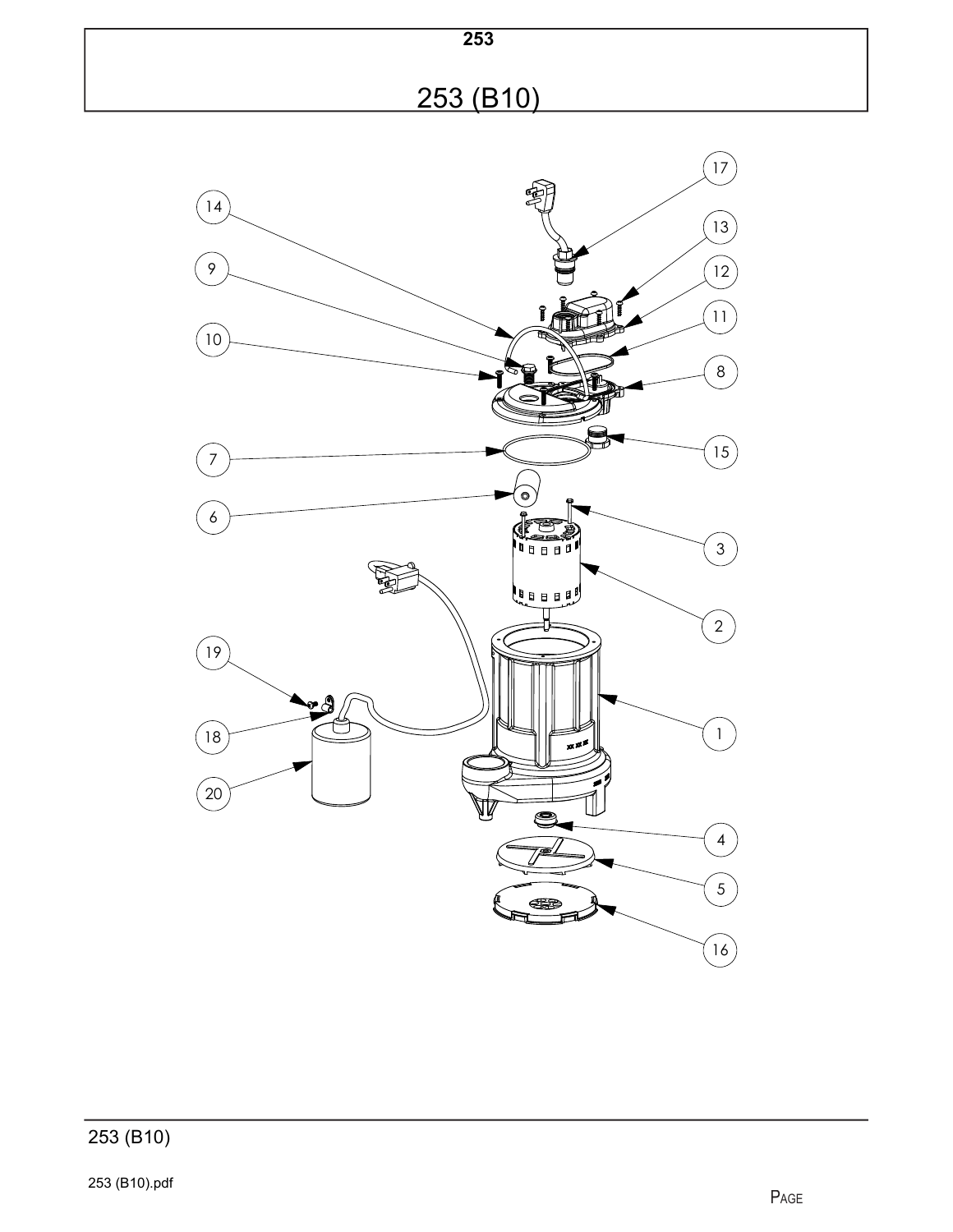# 253 (B10)

| #              | <b>PART#</b> | <b>DESCRIPTION</b>                    | <b>QTY</b> | <b>Note</b> |
|----------------|--------------|---------------------------------------|------------|-------------|
| 1              | 25050AG      | CAST IRON HOUSING WITH HOLE           |            |             |
| $\overline{2}$ | 2329000      | <b>PSC MOTOR</b>                      |            |             |
| 3              | 8079000      | <b>MOTOR STATOR BOLTS</b>             | 2          | $[1]$       |
| 4              | 2309000      | 5/16 SHAFT SEAL                       |            |             |
| 5              | K001093      | <b>IMPELLER</b>                       |            |             |
| 6              | 23430E0      | <b>CAPACITOR</b>                      |            |             |
| 7              | 2357000      | O-RING                                |            | $[1]$       |
| 8              | 240600G      | <b>MOTOR COVER, GREY</b>              |            |             |
| 9              | 8089000      | OIL PLUG, O-RING ASSEMBLY             |            |             |
| 10             | 8072000      | #10 - 24 x 3/4" SCREW                 |            |             |
| 11             | K001046      | SEALRING, CHAMBER COVER               |            |             |
| 12             | 240700G      | <b>CHAMBER COVER, GREY</b>            |            |             |
| 13             | 8104200      | #10 HILO X 5/8" STAINLESS STEEL SCREW | 6          |             |
| 14             | K001082      | <b>HANDLE</b>                         |            |             |
| 15             | 8105000      | PROTECTIVE CAP                        |            |             |
| 16             | 2502000      | <b>PLASTIC SCREEN</b>                 |            |             |
| 17             | K001010      | POWER CORD, 115V, 10 FOOT CORD        |            |             |
| 18             | 8014000      | <b>CABLE CLAMP</b>                    |            |             |
| 19             | 8082000      | #10-24 x 3/8 EPOXY LOCK SCREW         |            |             |
| 20             | K001170      | PUMP SWITCH, 10FT.                    |            |             |
|                |              |                                       |            |             |

#### **PART NOTES:**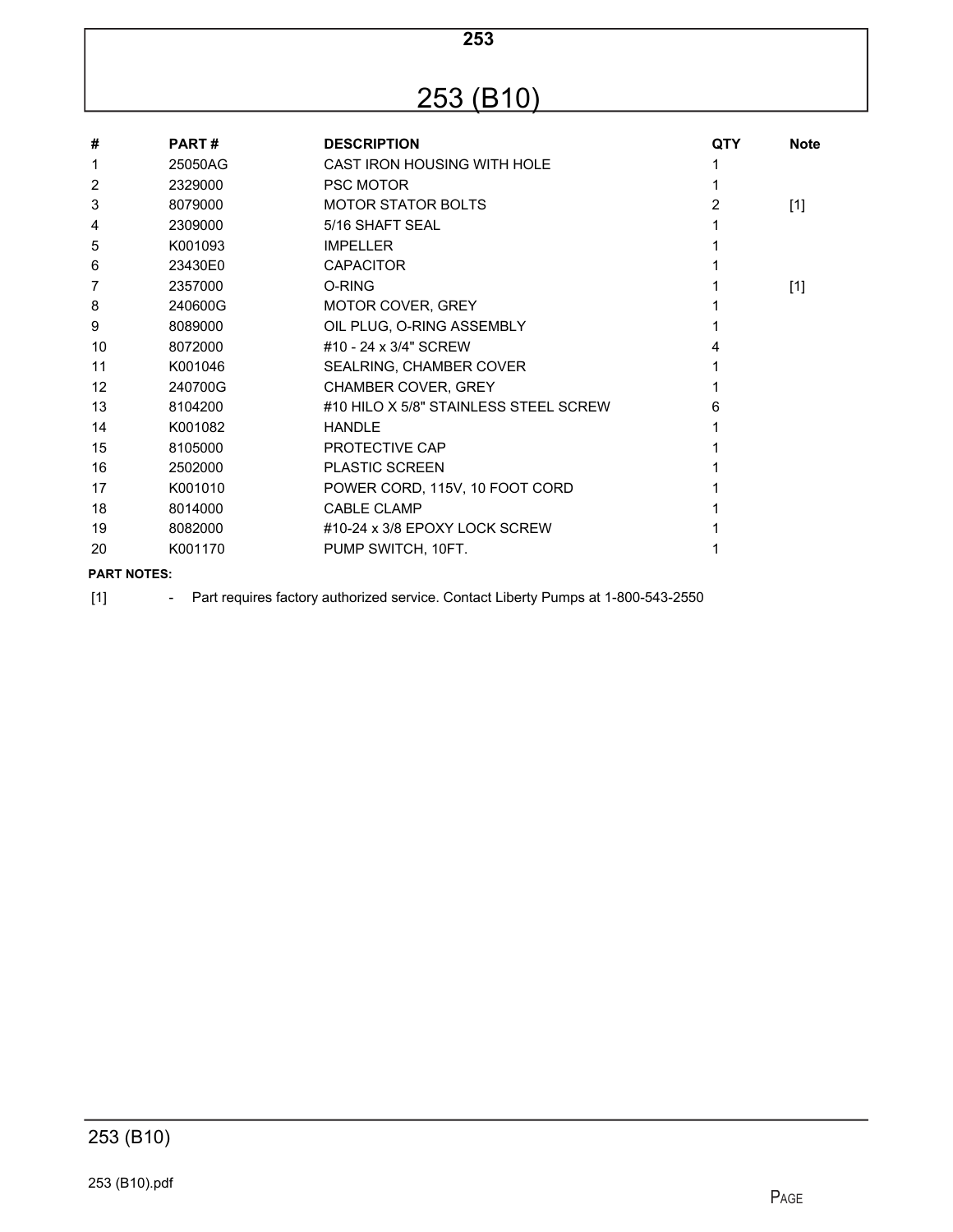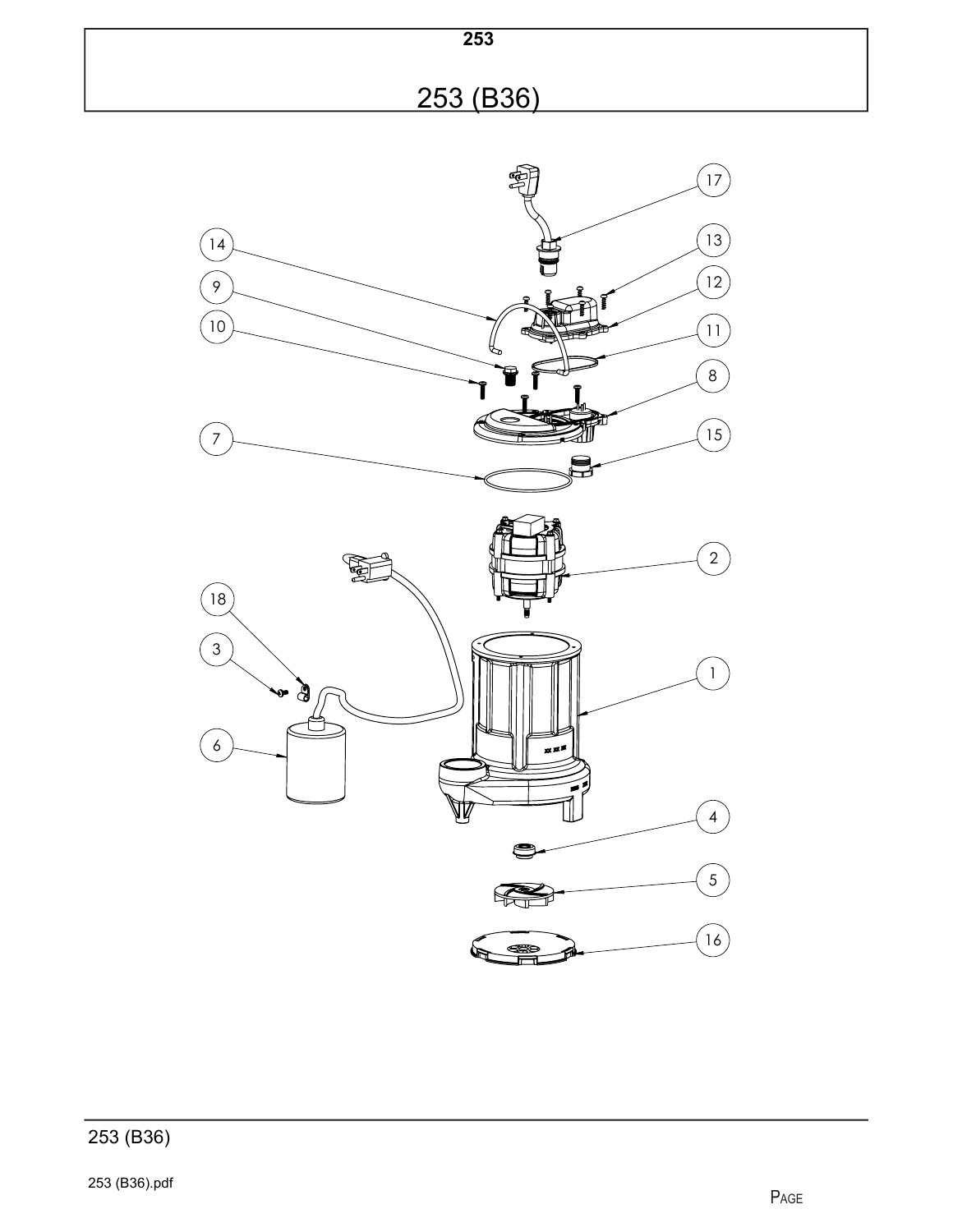# 253 (B36)

| #                  | <b>PART#</b> | <b>DESCRIPTION</b>                     | <b>QTY</b> | <b>Note</b> |
|--------------------|--------------|----------------------------------------|------------|-------------|
| 1                  | 25050CJ      | CAST IRON HOUSING WITH HOLE FOR SWITCH |            |             |
| 2                  | 2415200      | <b>PSC MOTOR</b>                       |            | $[1]$       |
| 3                  | 8082000      | #10-24 x 3/8 EPOXY LOCK SCREW          |            |             |
| 4                  | 2309000      | 5/16 SHAFT SEAL                        |            |             |
| 5                  | K001331      | <b>IMPELLER</b>                        |            |             |
| 6                  | K001170      | PUMP SWITCH, 10FT.                     |            |             |
| 7                  | 2357000      | O-RING                                 |            | $[1]$       |
| 8                  | 240600B      | <b>MOTOR COVER</b>                     |            |             |
| 9                  | 8089000      | OIL PLUG, O-RING ASSEMBLY              |            |             |
| 10                 | 8072000      | #10 - 24 x 3/4" SCREW                  |            |             |
| 11                 | K001046      | SEALRING, CHAMBER COVER                |            |             |
| $12 \overline{ }$  | 240700B      | <b>CHAMBER COVER</b>                   |            |             |
| 13                 | 8104200      | #10 HILO X 5/8" STAINLESS STEEL SCREW  | 6          |             |
| 14                 | K001082      | <b>HANDLE</b>                          |            |             |
| 15                 | 8105000      | PROTECTIVE CAP                         |            |             |
| 16                 | 2502000      | <b>PLASTIC SCREEN</b>                  |            |             |
| 17                 | K001010      | POWER CORD, 115V, 10 FOOT CORD         |            |             |
| 18                 | 8014000      | <b>CABLE CLAMP</b>                     |            |             |
| <b>PART NOTES:</b> |              |                                        |            |             |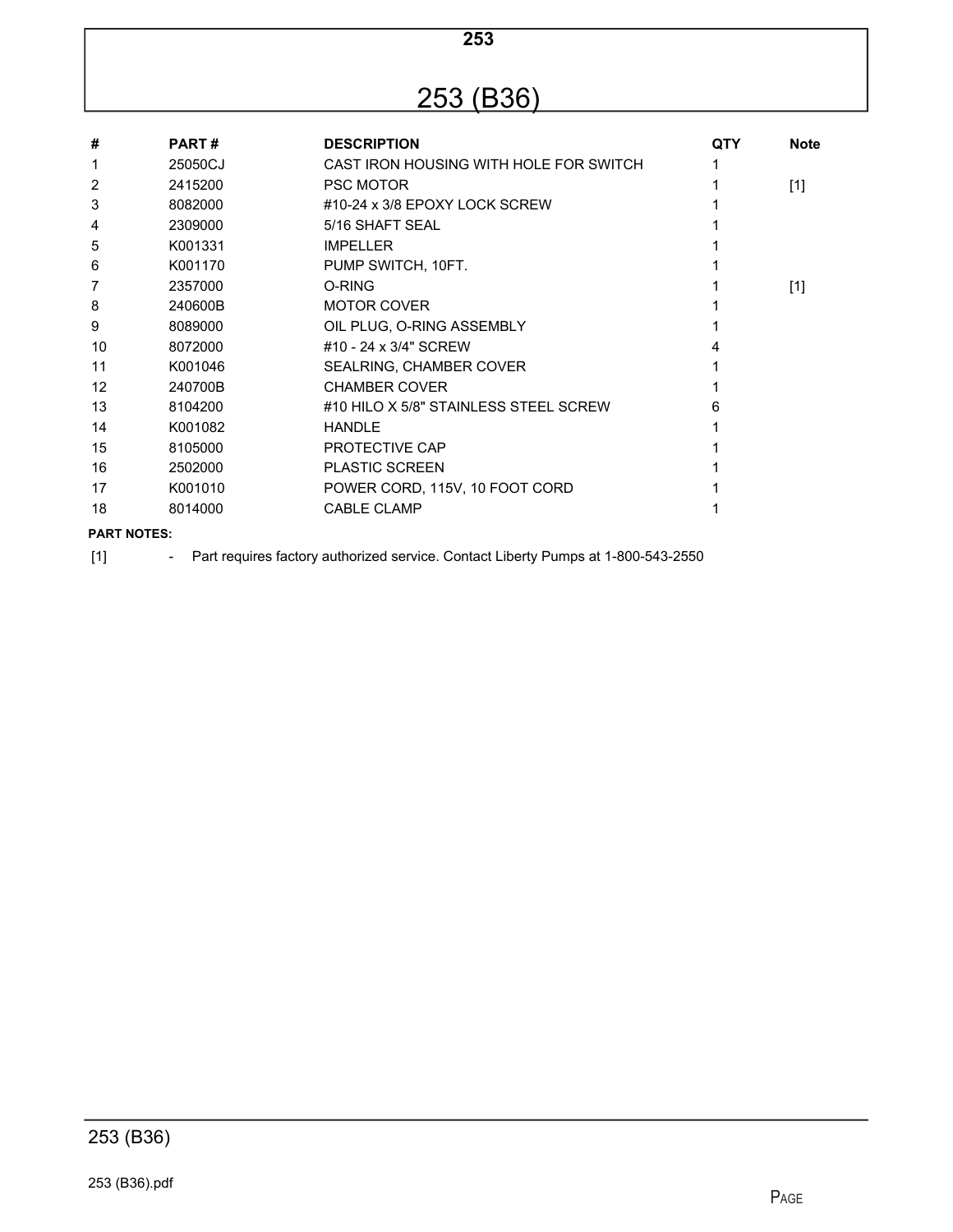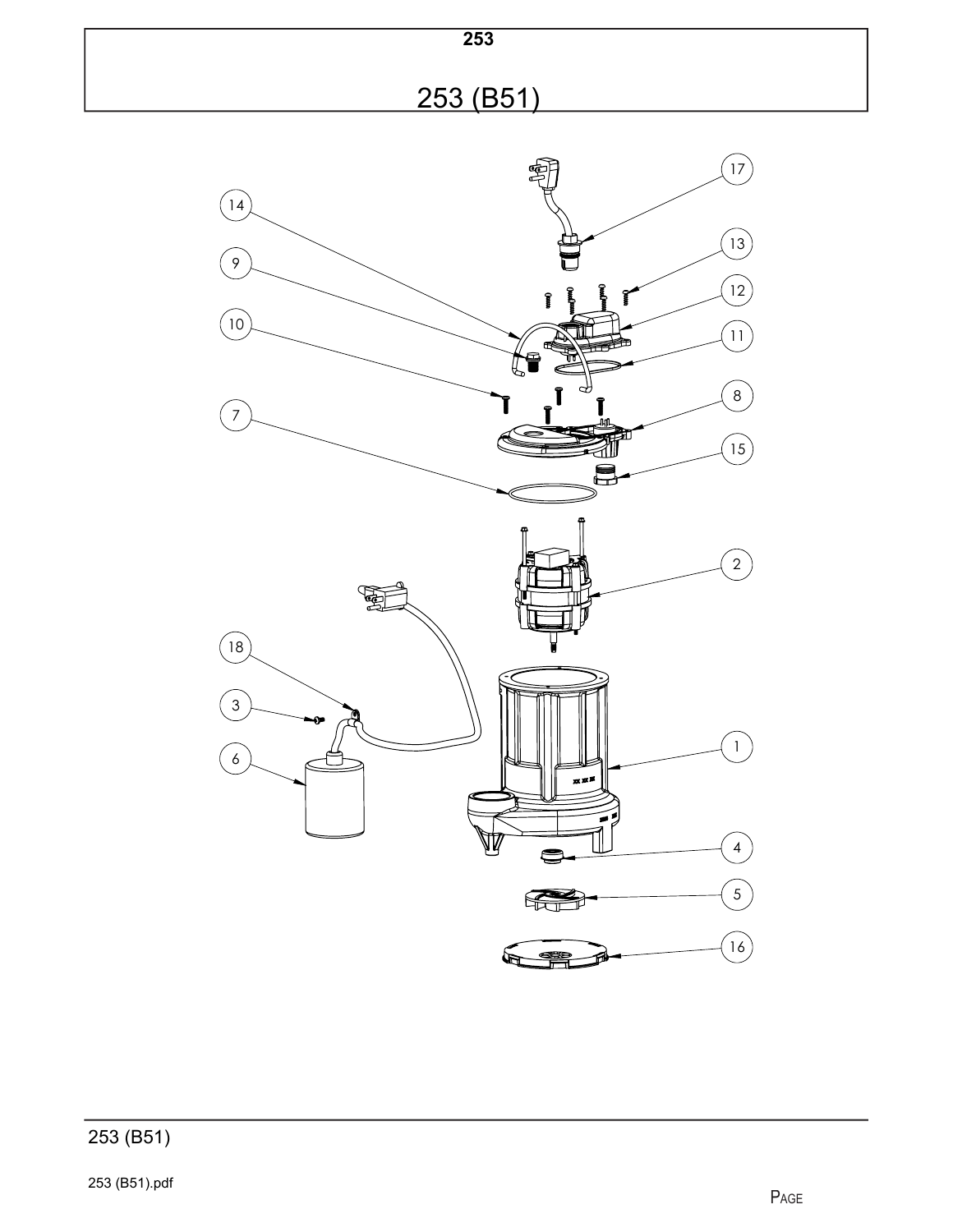# 253 (B51)

| #                  | <b>PART#</b> | <b>DESCRIPTION</b>                     | QTY | <b>Note</b> |
|--------------------|--------------|----------------------------------------|-----|-------------|
| 1                  | 25050CJ      | CAST IRON HOUSING WITH HOLE FOR SWITCH |     |             |
| 2                  | 2415200      | <b>PSC MOTOR</b>                       |     | $[1]$       |
| 3                  | 8082000      | #10-24 x 3/8 EPOXY LOCK SCREW          |     |             |
| 4                  | 2309000      | 5/16 SHAFT SEAL                        |     |             |
| 5                  | K001331      | <b>IMPELLER</b>                        |     |             |
| 6                  | K001054      | 61130A0 PUMP SWITCH, 10' 115V          |     |             |
| 7                  | 2357000      | O-RING                                 |     | $[1]$       |
| 8                  | 240600B      | <b>MOTOR COVER</b>                     |     |             |
| 9                  | 8089000      | OIL PLUG, O-RING ASSEMBLY              |     |             |
| 10                 | 8072000      | #10 - 24 x 3/4" SCREW                  |     |             |
| 11                 | K001046      | SEALRING, CHAMBER COVER                |     |             |
| $12 \overline{ }$  | 240700B      | <b>CHAMBER COVER</b>                   |     |             |
| 13                 | 8104200      | #10 HILO X 5/8" STAINLESS STEEL SCREW  | 6   |             |
| 14                 | K001082      | <b>HANDIF</b>                          |     |             |
| 15                 | 8105000      | PROTECTIVE CAP                         |     |             |
| 16                 | 2502000      | <b>PLASTIC SCREEN</b>                  |     |             |
| 17                 | K001010      | POWER CORD, 115V, 10 FOOT CORD         |     |             |
| 18                 | 8014000      | <b>CABLE CLAMP</b>                     |     |             |
| <b>PART NOTES:</b> |              |                                        |     |             |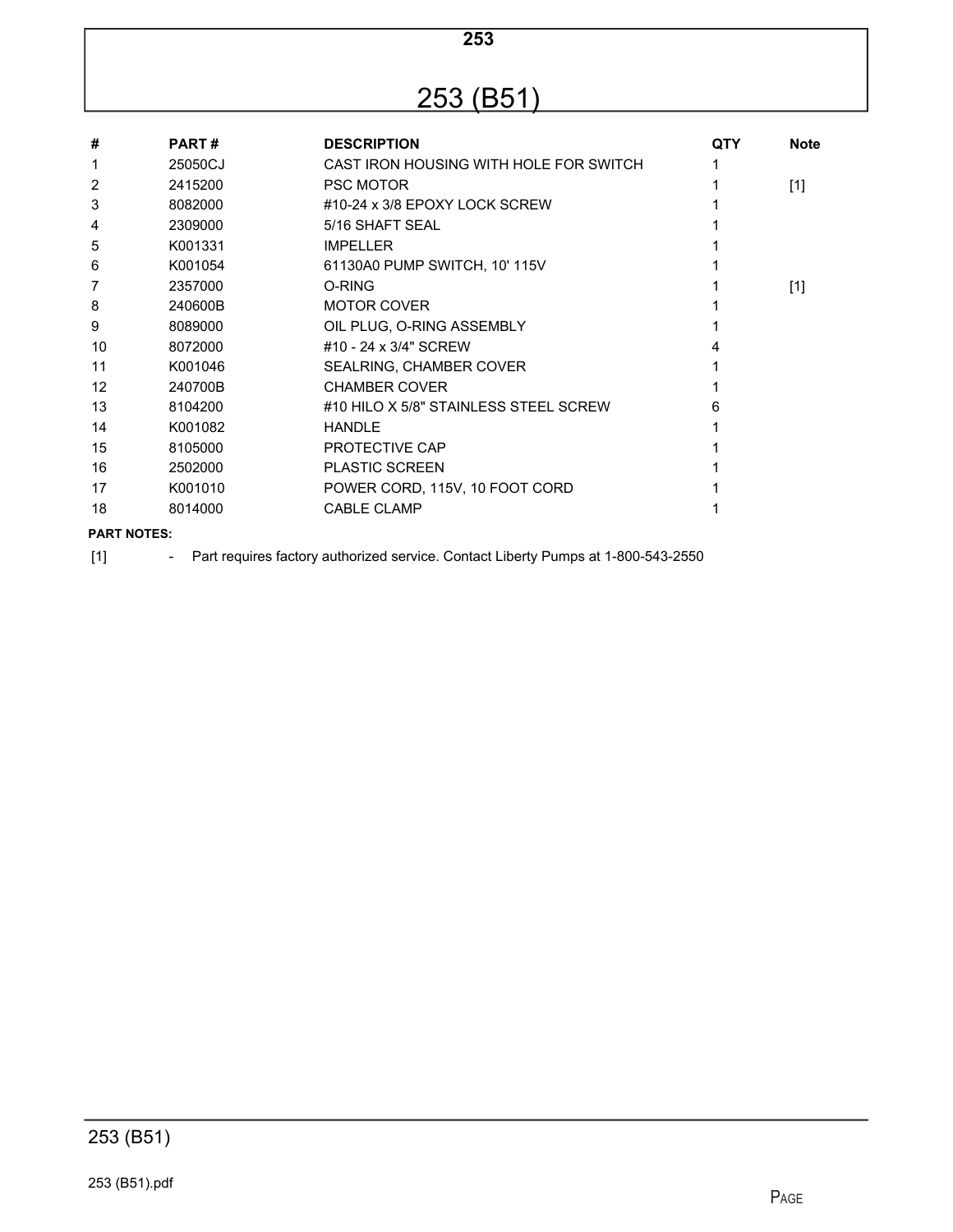253 (B59)

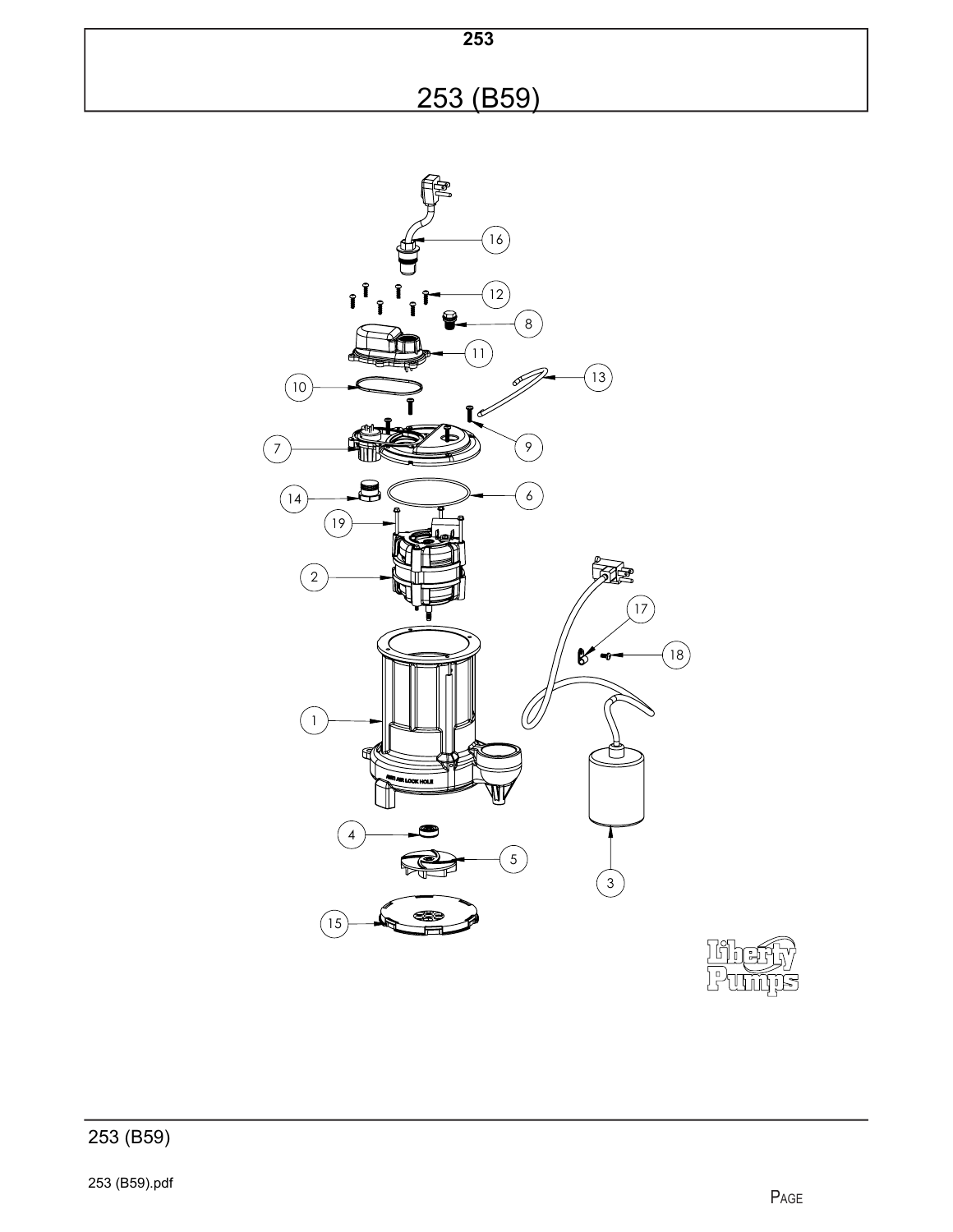# 253 (B59)

| #                  | <b>PART#</b> | <b>DESCRIPTION</b>                     | <b>QTY</b> | <b>Note</b> |
|--------------------|--------------|----------------------------------------|------------|-------------|
| 1                  | 25050CJ      | CAST IRON HOUSING WITH HOLE FOR SWITCH |            |             |
| 2                  | 2415200      | <b>PSC MOTOR</b>                       |            | $[1]$       |
| 3                  | K001170      | PUMP SWITCH, 10FT.                     |            |             |
| 4                  | K001254      | 3043000 5/16" SHAFT SEAL               |            | $[1]$       |
| 5                  | K001331      | <b>IMPELLER</b>                        |            |             |
| 6                  | 2357000      | O-RING                                 |            | $[1]$       |
| 7                  | 240600B      | <b>MOTOR COVER</b>                     |            |             |
| 8                  | 8089000      | OIL PLUG, O-RING ASSEMBLY              |            |             |
| 9                  | 8072000      | #10 - 24 x 3/4" SCREW                  | 4          |             |
| 10                 | K001046      | SEALRING, CHAMBER COVER                |            |             |
| 11                 | 240700B      | <b>CHAMBER COVER</b>                   |            |             |
| $12 \overline{ }$  | 8104200      | #10 HILO X 5/8" STAINLESS STEEL SCREW  | 6          |             |
| 13                 | K001082      | <b>HANDIF</b>                          |            |             |
| 14                 | 8105000      | PROTECTIVE CAP                         |            |             |
| 15                 | 2502000      | <b>PLASTIC SCREEN</b>                  |            |             |
| 16                 | K001010      | POWER CORD, 115V, 10 FOOT CORD         |            |             |
| 17                 | 8014000      | <b>CABLE CLAMP</b>                     |            |             |
| 18                 | 8082000      | #10-24 x 3/8 EPOXY LOCK SCREW          |            |             |
| 19                 | 8153000      | #8-32 UNC X 3.5 LG STATOR BOLT         |            | $[1]$       |
| <b>PART NOTES:</b> |              |                                        |            |             |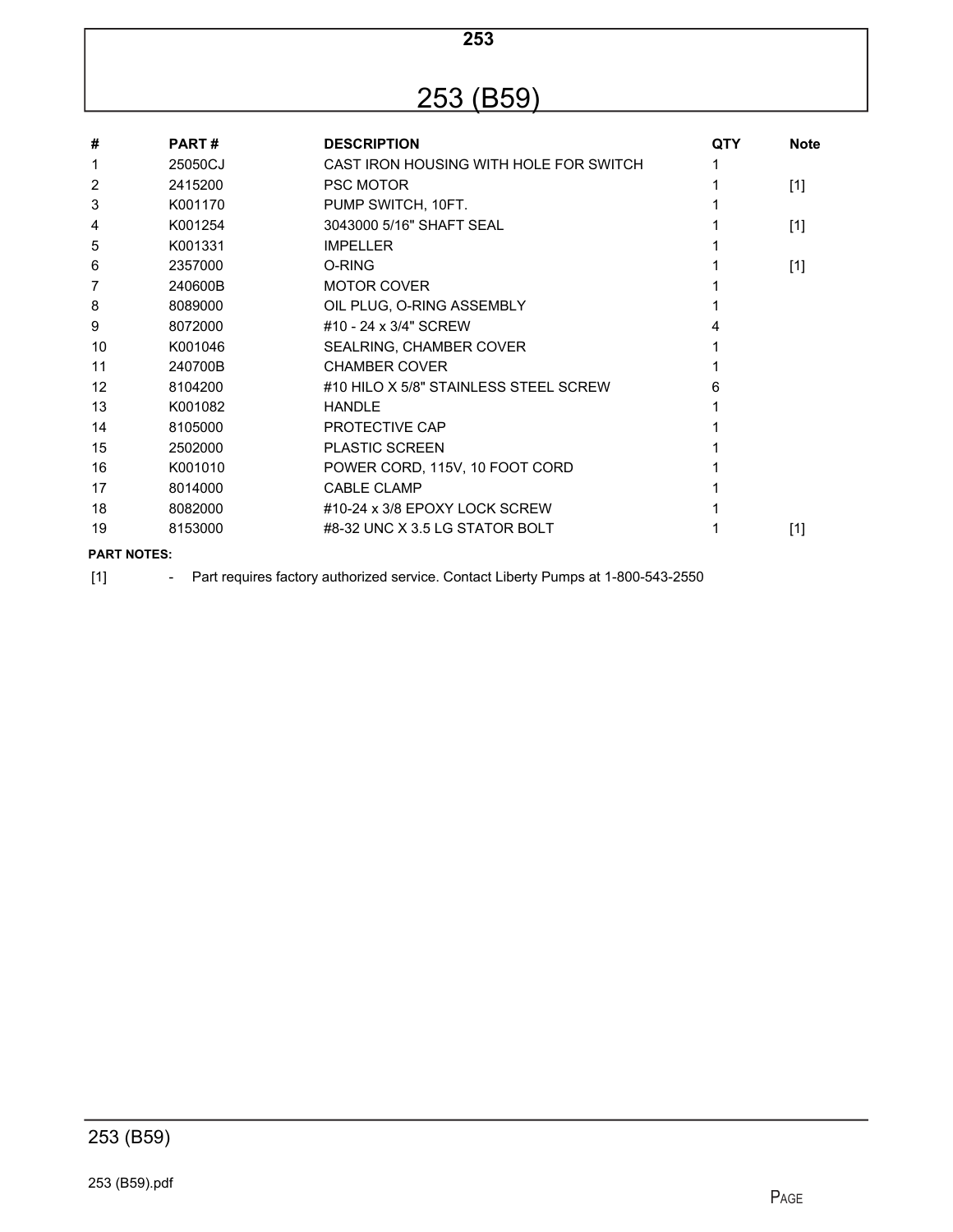| $253 - 2$   |  |
|-------------|--|
| 253-2 (B10) |  |

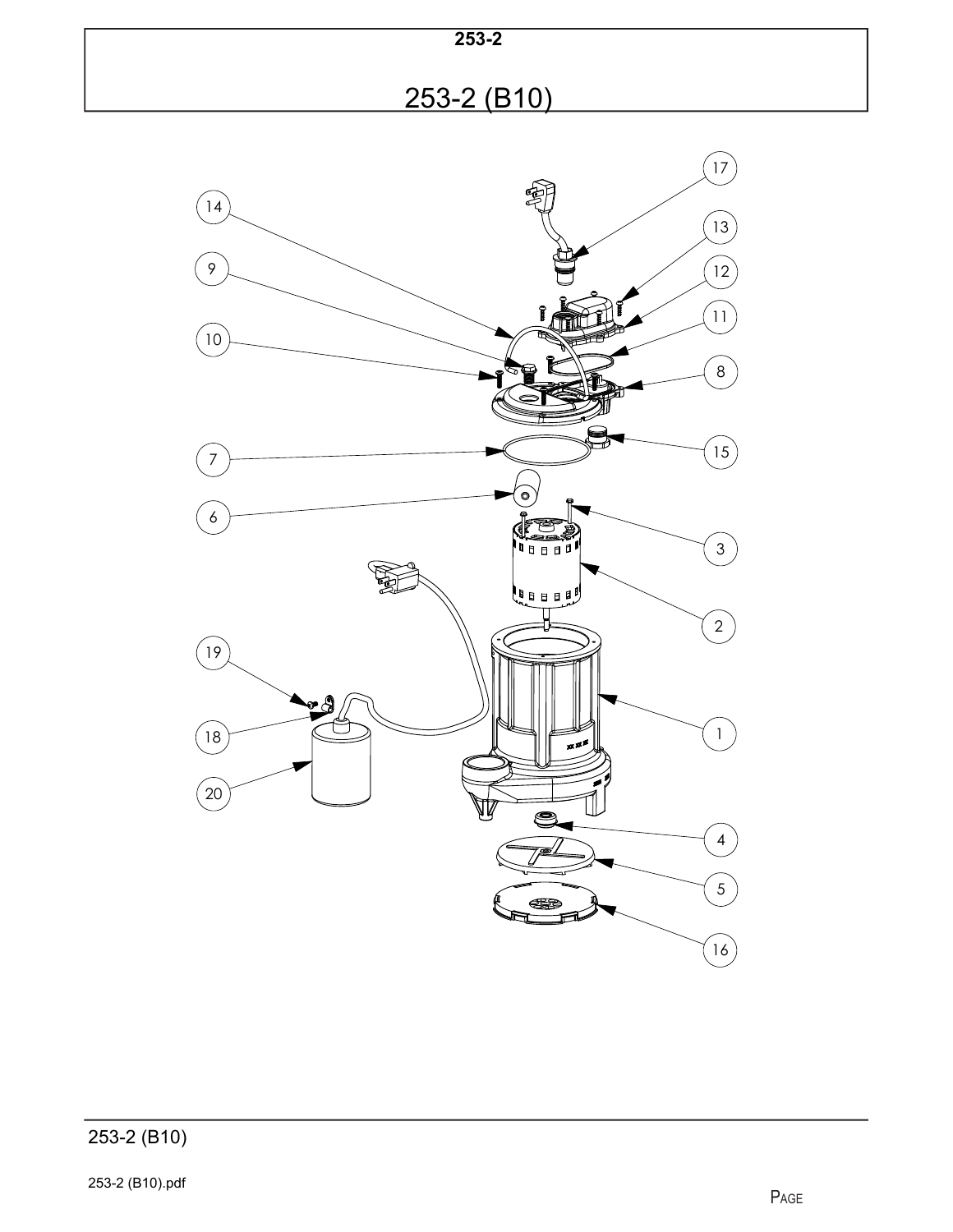## 253-2 (B10)

| #                 | <b>PART#</b> | <b>DESCRIPTION</b>                    | QTY | <b>Note</b> |
|-------------------|--------------|---------------------------------------|-----|-------------|
| 1                 | 25050AG      | CAST IRON HOUSING WITH HOLE           |     |             |
| 2                 | 2329000      | <b>PSC MOTOR</b>                      |     |             |
| 3                 | 8079000      | <b>MOTOR STATOR BOLTS</b>             |     | $[1]$       |
| 4                 | 2309000      | 5/16 SHAFT SEAL                       |     |             |
| 5                 | K001093      | <b>IMPELLER</b>                       |     |             |
| 6                 | 23430E0      | <b>CAPACITOR</b>                      |     |             |
| 7                 | 2357000      | O-RING                                |     | $[1]$       |
| 8                 | 240600G      | <b>MOTOR COVER, GREY</b>              |     |             |
| 9                 | 8089000      | OIL PLUG, O-RING ASSEMBLY             |     |             |
| 10                | 8072000      | #10 - 24 x 3/4" SCREW                 |     |             |
| 11                | K001046      | SEALRING, CHAMBER COVER               |     |             |
| $12 \overline{ }$ | 240700G      | <b>CHAMBER COVER, GREY</b>            |     |             |
| 13                | 8104200      | #10 HILO X 5/8" STAINLESS STEEL SCREW | 6   |             |
| 14                | K001082      | <b>HANDLE</b>                         |     |             |
| 15                | 8105000      | PROTECTIVE CAP                        |     |             |
| 16                | 2502000      | <b>PLASTIC SCREEN</b>                 |     |             |
| 17                | K001008      | POWER CORD, 115V, 25 FOOT CORD        |     |             |
| 18                | 8014000      | <b>CABLE CLAMP</b>                    |     |             |
| 19                | 8082000      | #10-24 x 3/8 EPOXY LOCK SCREW         |     |             |
| 20                | K001119      | PUMP SWITCH, 25FT.                    |     |             |
|                   |              |                                       |     |             |

#### **PART NOTES:**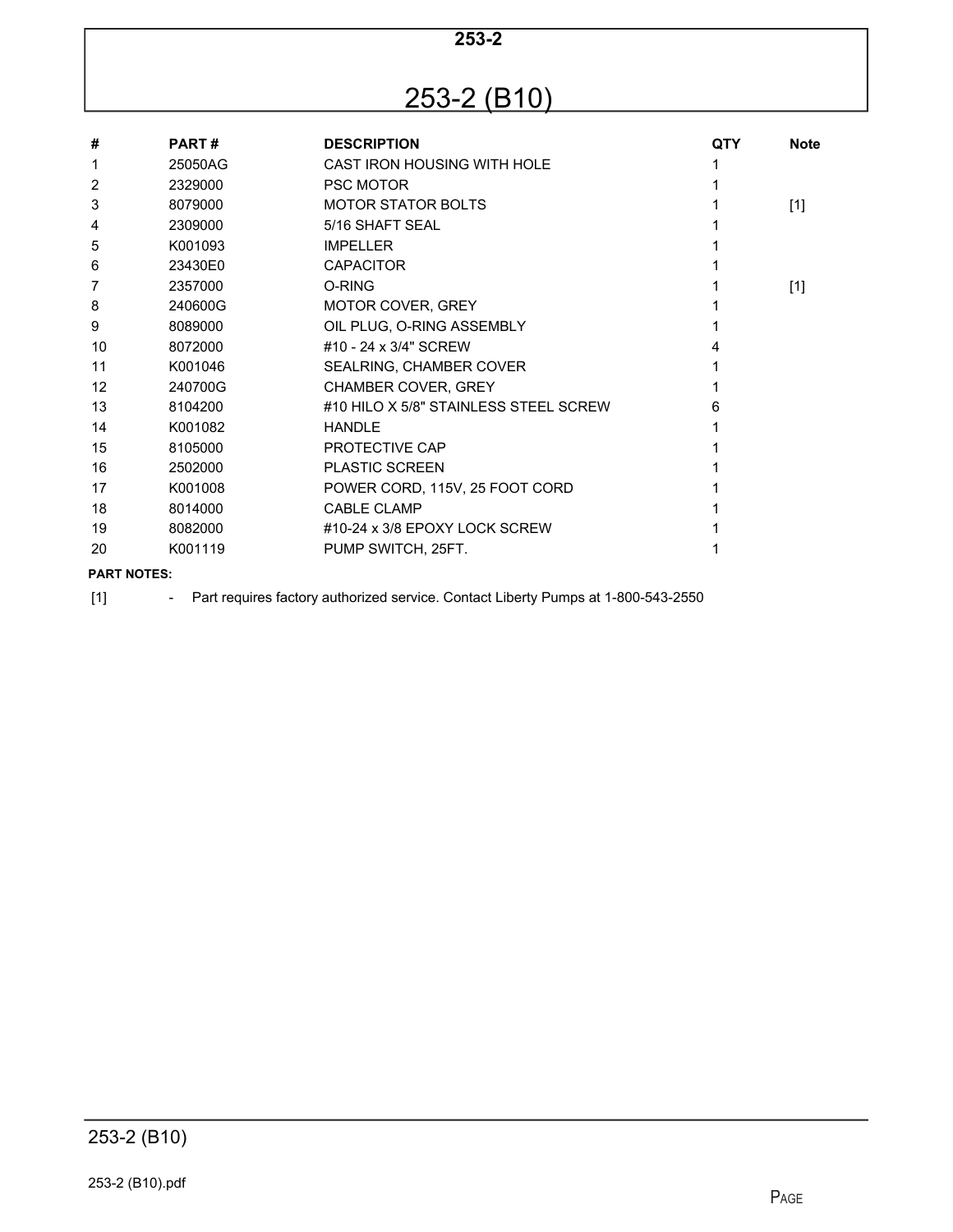



253-2 (B36).pdf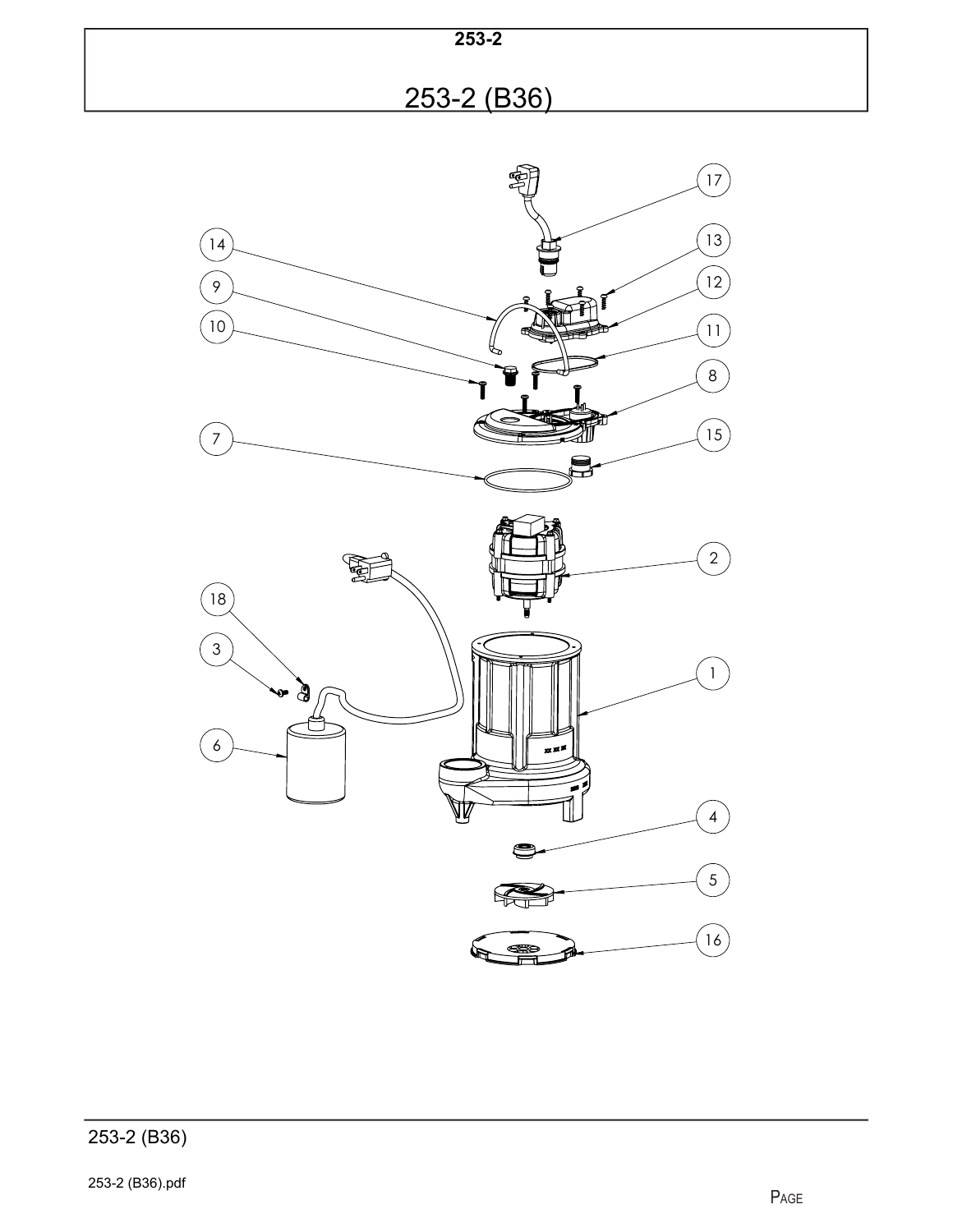## 253-2 (B36)

| #                  | <b>PART#</b> | <b>DESCRIPTION</b>                     | <b>QTY</b> | <b>Note</b> |
|--------------------|--------------|----------------------------------------|------------|-------------|
| 1                  | 25050CJ      | CAST IRON HOUSING WITH HOLE FOR SWITCH |            |             |
| 2                  | 2415200      | <b>PSC MOTOR</b>                       |            | $[1]$       |
| 3                  | 8082000      | #10-24 x 3/8 EPOXY LOCK SCREW          |            |             |
| 4                  | 2309000      | 5/16 SHAFT SEAL                        |            |             |
| 5                  | K001331      | <b>IMPELLER</b>                        |            |             |
| 6                  | K001119      | PUMP SWITCH, 25FT.                     |            |             |
| 7                  | 2357000      | O-RING                                 |            | $[1]$       |
| 8                  | 240600B      | <b>MOTOR COVER</b>                     |            |             |
| 9                  | 8089000      | OIL PLUG, O-RING ASSEMBLY              |            |             |
| 10                 | 8072000      | #10 - 24 x 3/4" SCREW                  |            |             |
| 11                 | K001046      | SEALRING, CHAMBER COVER                |            |             |
| $12 \overline{ }$  | 240700B      | <b>CHAMBER COVER</b>                   |            |             |
| 13                 | 8104200      | #10 HILO X 5/8" STAINLESS STEEL SCREW  | 6          |             |
| 14                 | K001082      | <b>HANDLE</b>                          |            |             |
| 15                 | 8105000      | PROTECTIVE CAP                         |            |             |
| 16                 | 2502000      | <b>PLASTIC SCREEN</b>                  |            |             |
| 17                 | K001008      | POWER CORD, 115V, 25 FOOT CORD         |            |             |
| 18                 | 8014000      | <b>CABLE CLAMP</b>                     |            |             |
| <b>PART NOTES:</b> |              |                                        |            |             |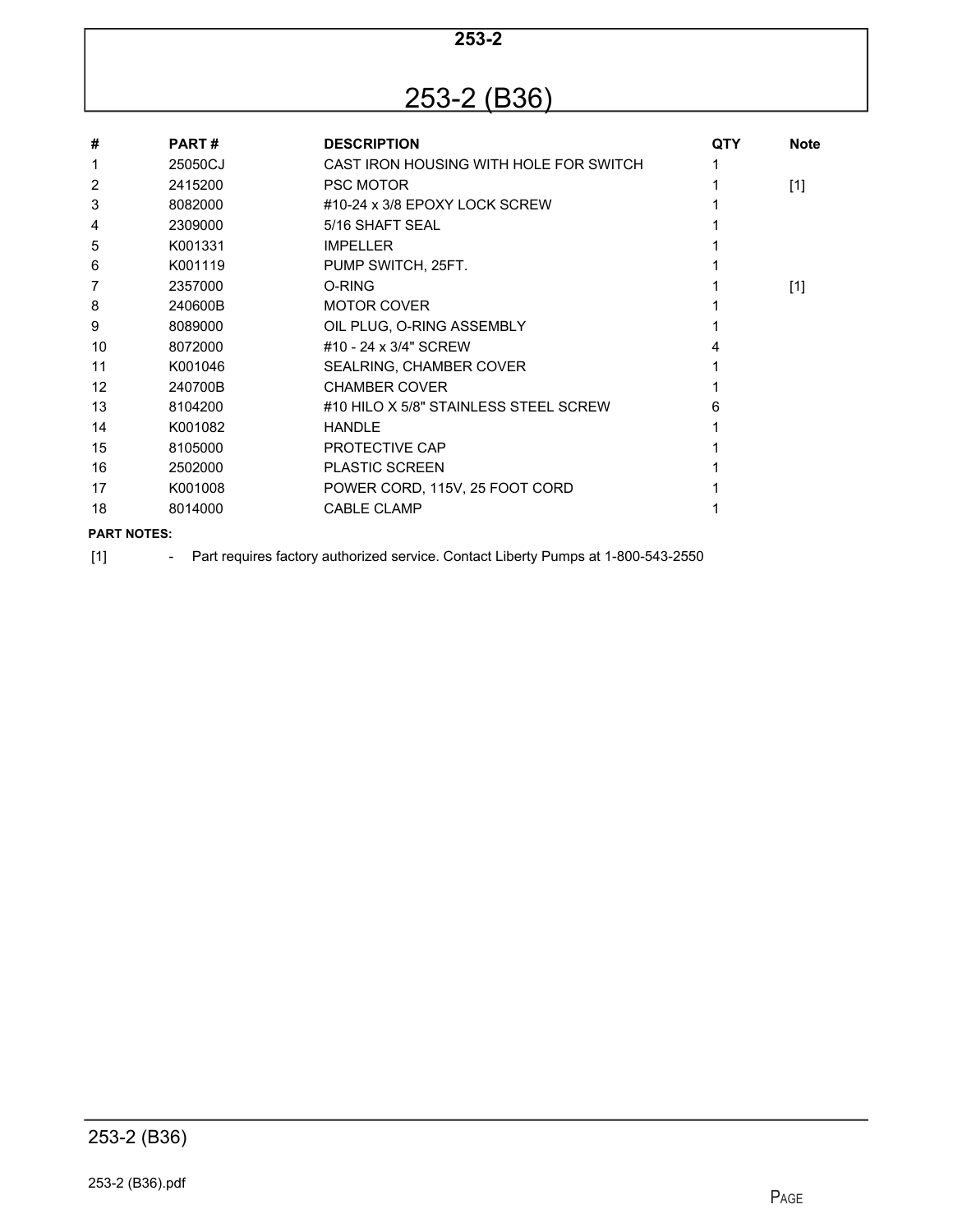

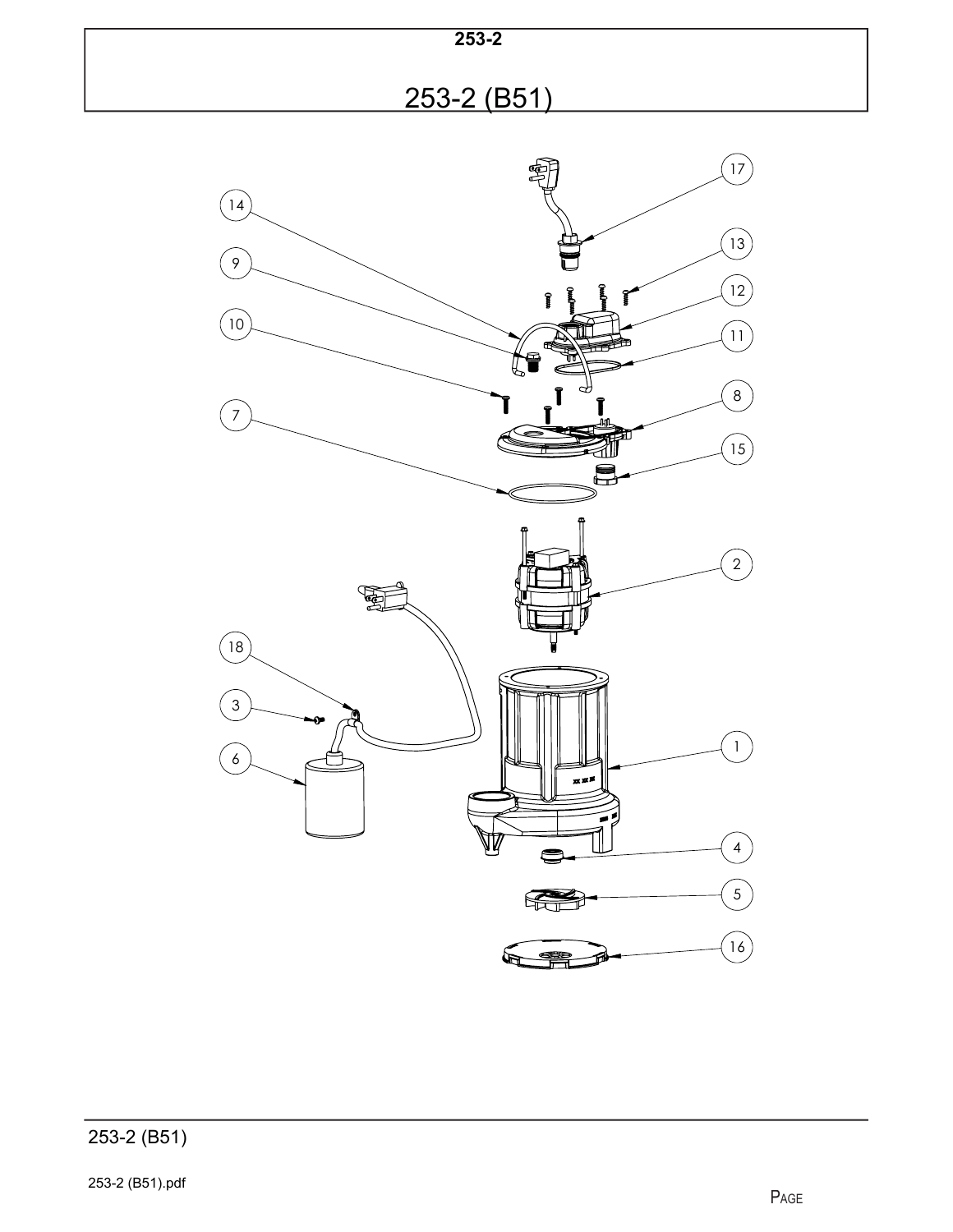## 253-2 (B51)

| #                  | <b>PART#</b> | <b>DESCRIPTION</b>                     | <b>QTY</b> | <b>Note</b> |
|--------------------|--------------|----------------------------------------|------------|-------------|
| 1                  | 25050CJ      | CAST IRON HOUSING WITH HOLE FOR SWITCH |            |             |
| 2                  | 2415200      | <b>PSC MOTOR</b>                       |            | $[1]$       |
| 3                  | 8082000      | #10-24 x 3/8 EPOXY LOCK SCREW          |            |             |
| 4                  | 2309000      | 5/16 SHAFT SEAL                        |            |             |
| 5                  | K001331      | <b>IMPELLER</b>                        |            |             |
| 6                  | K001119      | PUMP SWITCH, 25FT.                     |            |             |
| 7                  | 2357000      | O-RING                                 |            | $[1]$       |
| 8                  | 240600B      | <b>MOTOR COVER</b>                     |            |             |
| 9                  | 8089000      | OIL PLUG, O-RING ASSEMBLY              |            |             |
| 10                 | 8072000      | #10 - 24 x 3/4" SCREW                  |            |             |
| 11                 | K001046      | SEALRING, CHAMBER COVER                |            |             |
| $12 \overline{ }$  | 240700B      | <b>CHAMBER COVER</b>                   |            |             |
| 13                 | 8104200      | #10 HILO X 5/8" STAINLESS STEEL SCREW  | 6          |             |
| 14                 | K001082      | <b>HANDLE</b>                          |            |             |
| 15                 | 8105000      | PROTECTIVE CAP                         |            |             |
| 16                 | 2502000      | <b>PLASTIC SCREEN</b>                  |            |             |
| 17                 | K001008      | POWER CORD, 115V, 25 FOOT CORD         |            |             |
| 18                 | 8014000      | <b>CABLE CLAMP</b>                     |            |             |
| <b>PART NOTES:</b> |              |                                        |            |             |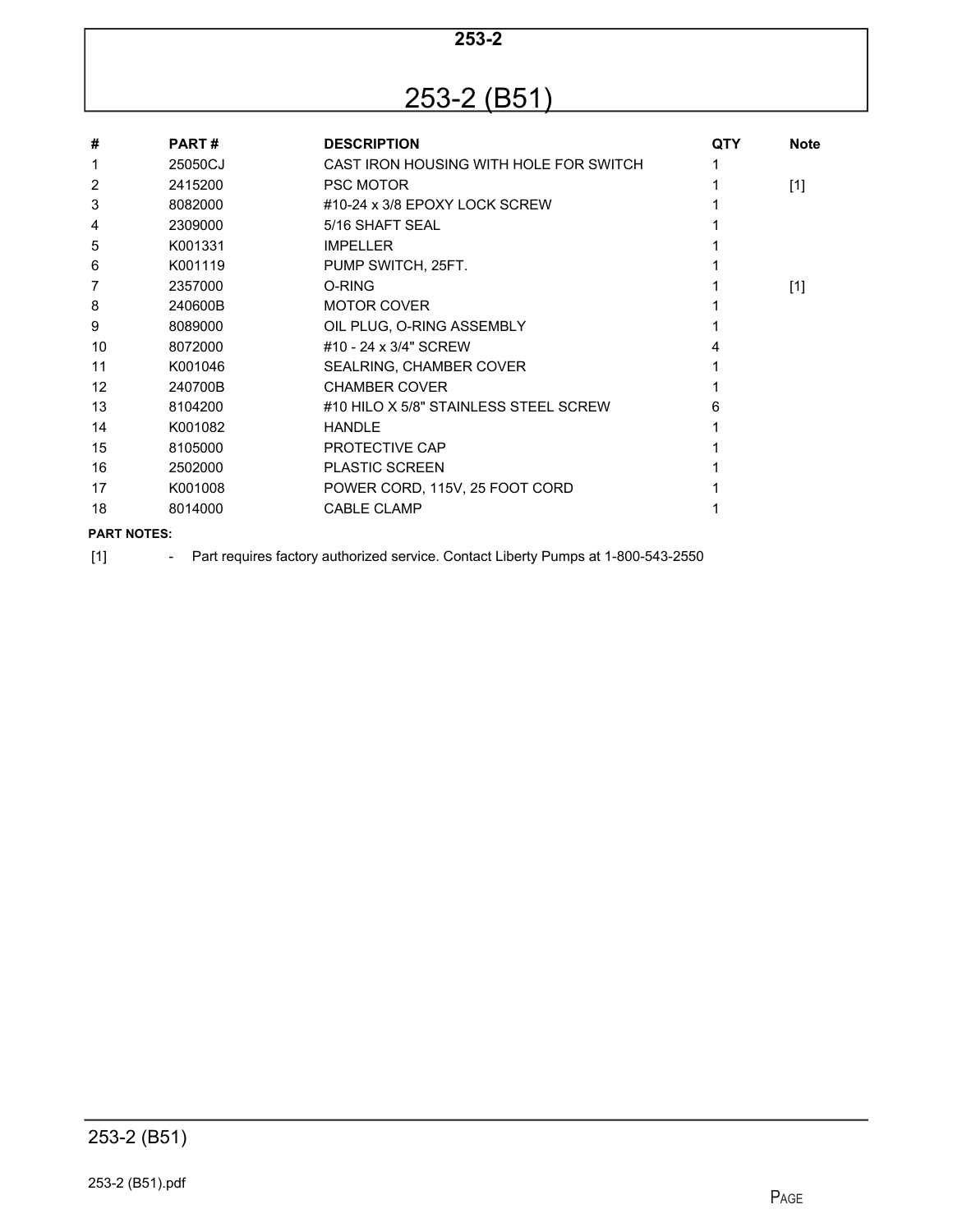**253-2** 253-2 (B59)

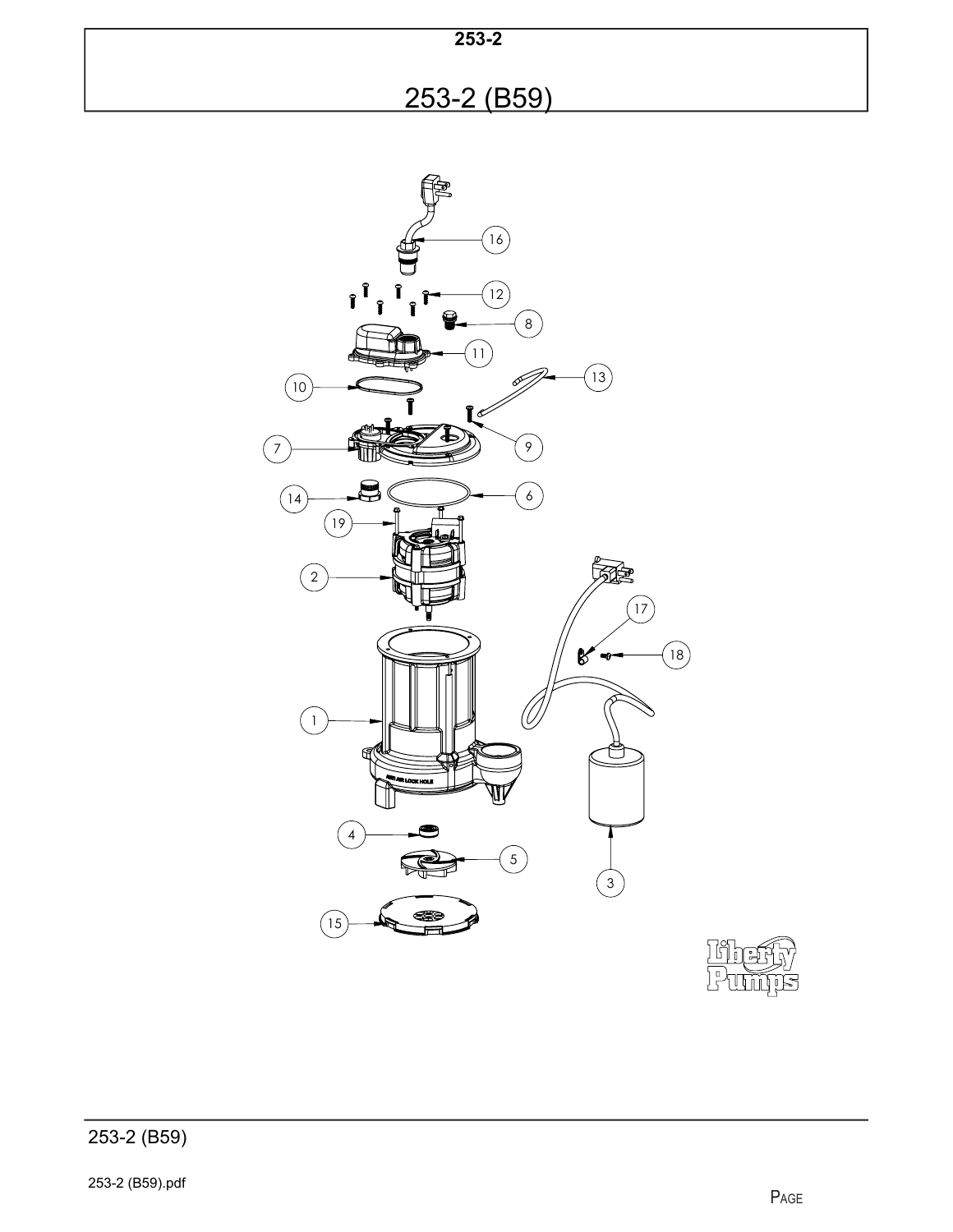### 253-2 (B59)

| #                  | <b>PART#</b> | <b>DESCRIPTION</b>                     | <b>QTY</b> | <b>Note</b> |
|--------------------|--------------|----------------------------------------|------------|-------------|
| 1                  | 25050CJ      | CAST IRON HOUSING WITH HOLE FOR SWITCH |            |             |
| 2                  | 2415200      | <b>PSC MOTOR</b>                       |            | $[1]$       |
| 3                  | K001119      | PUMP SWITCH, 25FT.                     |            |             |
| 4                  | K001254      | 3043000 5/16" SHAFT SEAL               |            | $[1]$       |
| 5                  | K001331      | <b>IMPELLER</b>                        |            |             |
| 6                  | 2357000      | O-RING                                 |            | $[1]$       |
| 7                  | 240600B      | <b>MOTOR COVER</b>                     |            |             |
| 8                  | 8089000      | OIL PLUG, O-RING ASSEMBLY              |            |             |
| 9                  | 8072000      | #10 - 24 x 3/4" SCREW                  |            |             |
| 10                 | K001046      | SEALRING, CHAMBER COVER                |            |             |
| 11                 | 240700B      | <b>CHAMBER COVER</b>                   |            |             |
| $12 \overline{ }$  | 8104200      | #10 HILO X 5/8" STAINI FSS STEFL SCREW | 6          |             |
| 13                 | K001082      | <b>HANDLE</b>                          |            |             |
| 14                 | 8105000      | PROTECTIVE CAP                         |            |             |
| 15                 | 2502000      | <b>PLASTIC SCREEN</b>                  |            |             |
| 16                 | K001008      | POWER CORD, 115V, 25 FOOT CORD         |            |             |
| 17                 | 8014000      | <b>CABLE CLAMP</b>                     |            |             |
| 18                 | 8082000      | #10-24 x 3/8 EPOXY LOCK SCREW          |            |             |
| 19                 | 8153000      | #8-32 UNC X 3.5 LG STATOR BOLT         |            | $[1]$       |
| <b>PART NOTES:</b> |              |                                        |            |             |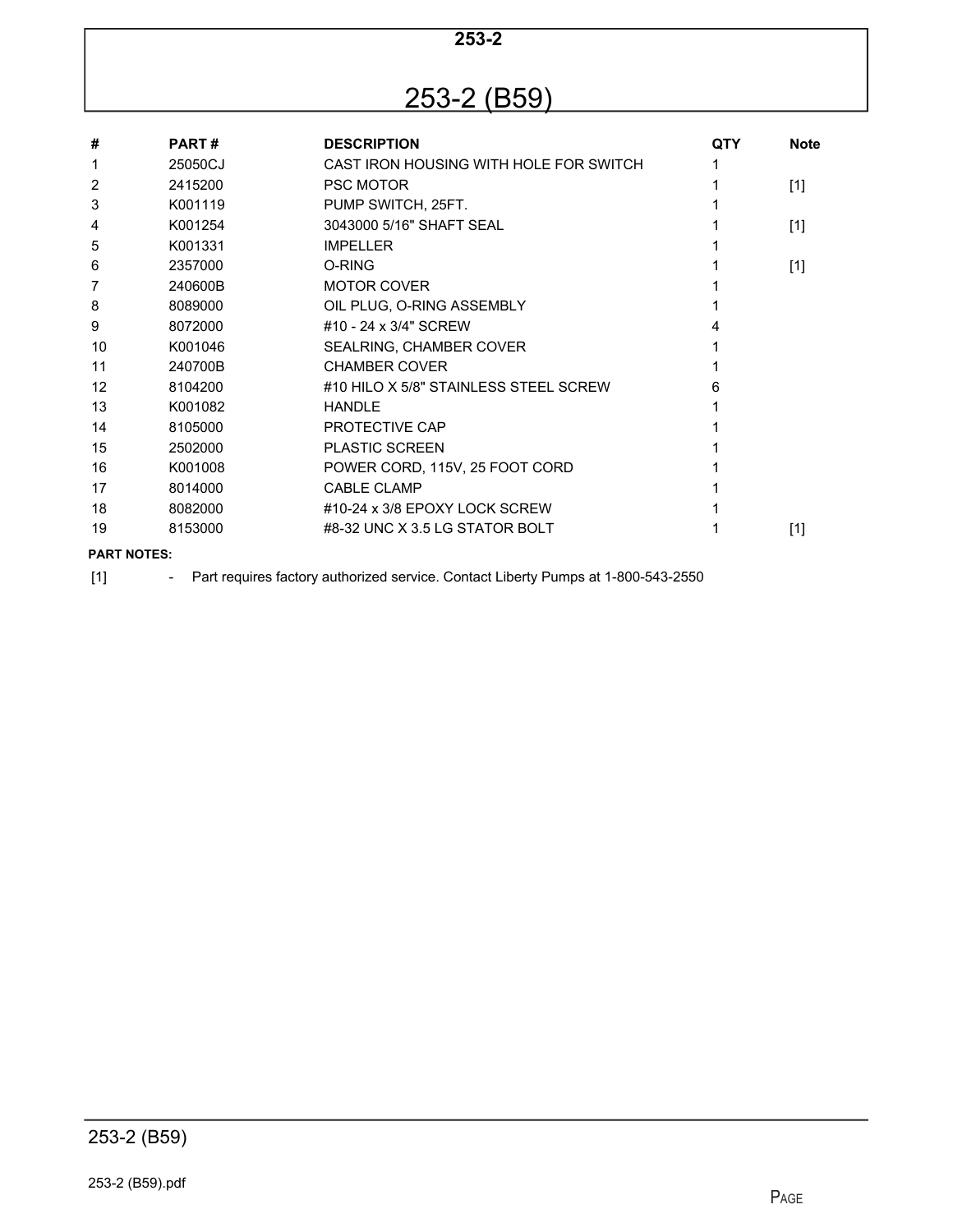| $253 - 3$   |  |
|-------------|--|
| 253-3 (B59) |  |